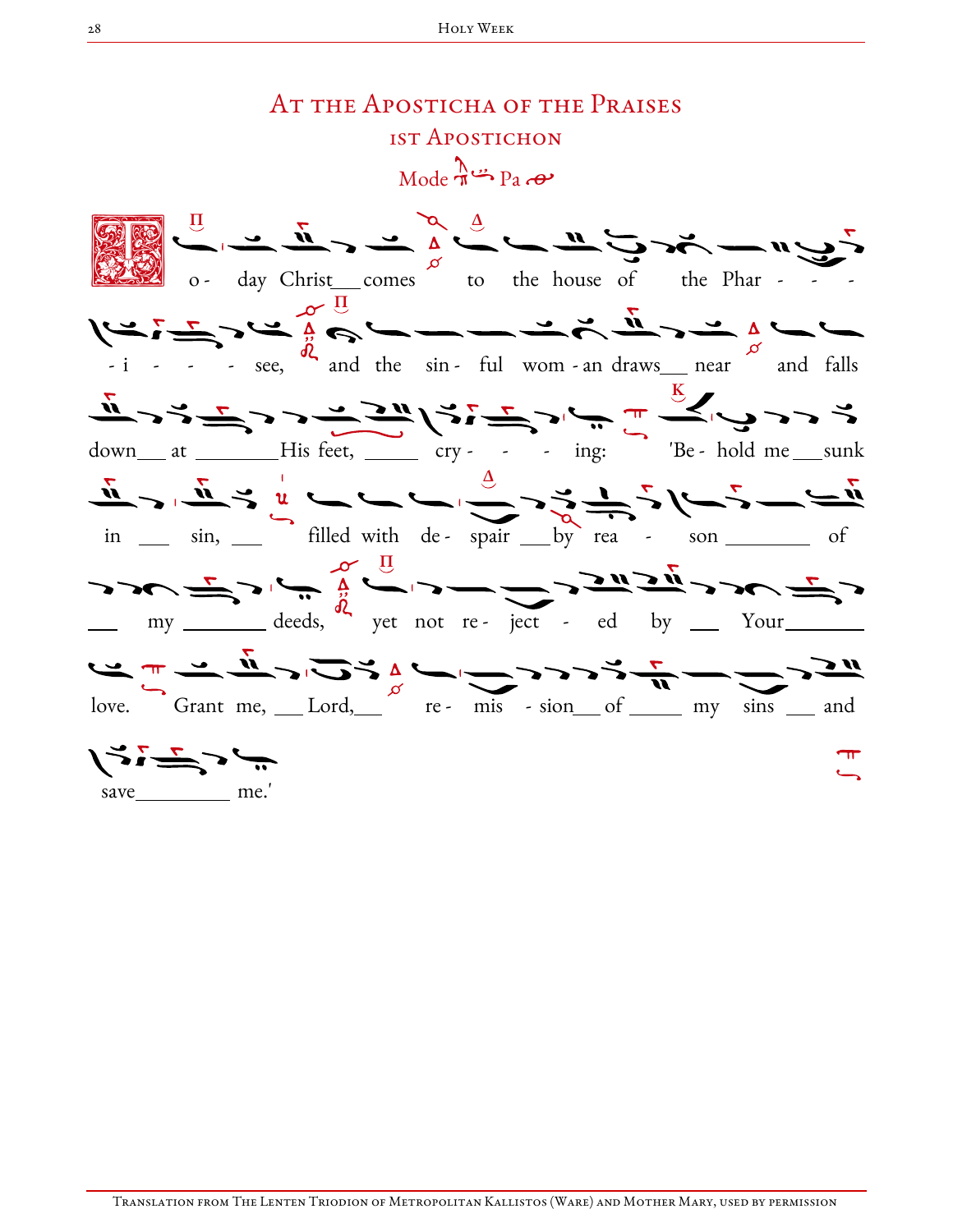## 2ND APOSTICHON  $Mode \rightarrow Pa$

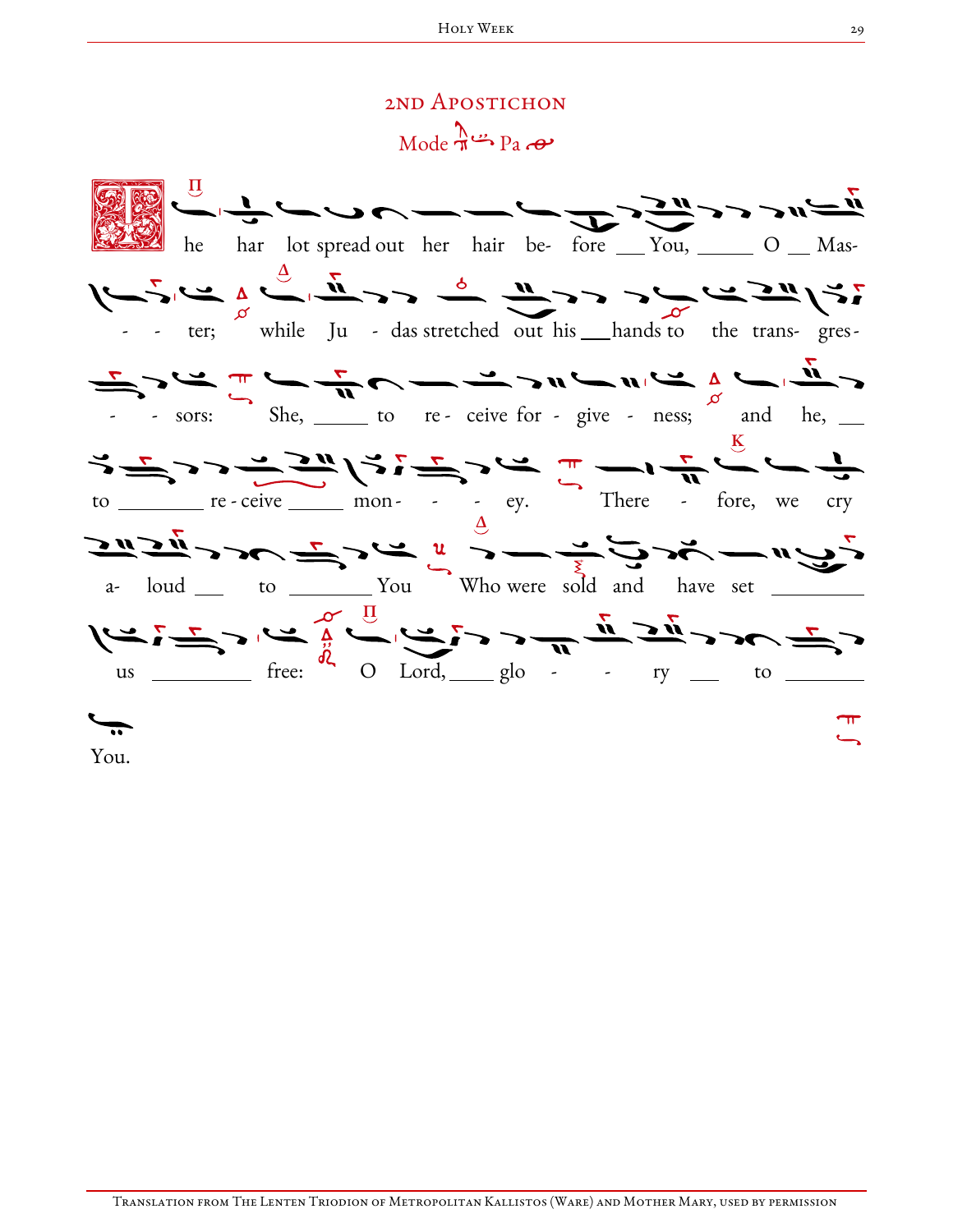